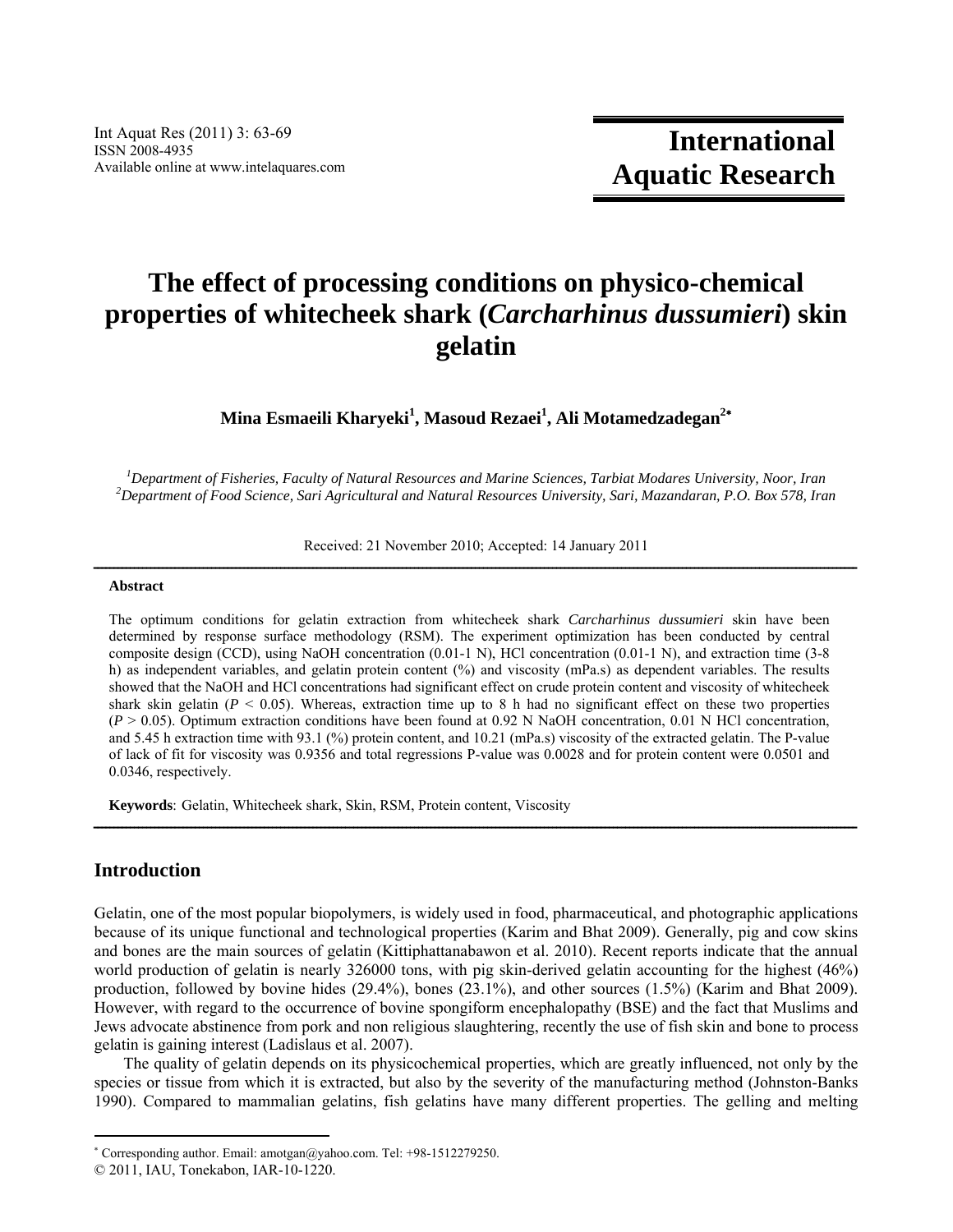temperatures of fish gelatins are lower than those for mammals (Gómez-Guillén et al. 2002). Gelatins of many fish species, however, show higher viscosities than it of mammalian gelatins (Liu et al. 2007). Collagen with different compositions from varying species is associated with the temperature of animals living habitat. The melting temperature of gelatin prepared from the skins of warm-blooded animals and warm-water fish species is generally higher than that of gelatin from the skin of fish species living in cold-water, owing to the greater imino acid content and increased proline hydroxylation degree (Jongjareonrak et al. 2006).

Extraction of fish gelatin has been reported for several fish species such as cod (Gudmundsson and Hafsteinsson 1997), hake (Montero et al. 1999), tilapia (Jamilah and Harvinder 2002), Alaska pollock (Zhou and Regenstein 2005), brownstripe red snapper and bigeye snapper (Jongjareonrak et al. 2006), salmon (Arnesen and Gildberg 2007) and rainbow trout (Shahiri Tabarestani et al. 2010). Sharks have been used for shark fin and fillet production in many countries. Skin and cartilage have been generated as by-products. The value-added use of such by-products could pave the way for production of gelatin. This study was designed to optimize the extraction conditions to obtain the highest physicochemical characteristics (crude protein content and viscosity) for gelatin production from whitecheek shark (*C. dussumieri*) skin.

# **Materials and methods**

### *Shark skin*

Whitecheek sharks (*C. dussumieri*) with a total length of 70-100 cm, were transferred from Chabahar, Iran, to Kian Maahi Khazar Co., Ltd. (Babolsar, Iran) at -20 °C. The sharks were deskined by hand at cold temperature (5  $\pm$  1 °C) and kept frozen at -30 ºC. The skins were transferred to the lab on ice in less than 1 hr and kept frozen till use.

#### *Gelatin extraction*

Gelatin was prepared following the method described by Shahiri Tabarestani et al. (2010) with slight modifications. Frozen skin was thawed overnight at 4 °C and then the residual meat on skin was removed manually. The skin was cut into the 2-3 cm<sup>2</sup> pieces and then washed with cold tap water (8 °C). About 100 g of skin was used for each treatment. To remove non-collagenous proteins, the prepared skin was treated with five volumes (v/w) of cold NaOH (0.01–1 N) at 4 °C. The samples were then washed with extremely tap water until neutral or faintly basic pHs of wash water was obtained. The skins were then soaked in cold HCl (0.01–1 N), at 4 °C with a ratio of 1:5  $(w/v)$ . The samples were washed out with cold tap water. Each treatment was repeated three times with a total time of 1 h. For water extraction, five volumes  $(w/v)$  of distilled water was added into the sample and then heated at 55  $^{\circ}C$  ( $\pm$  0.2) (3-8 h, according to RSM, Table 1) in a water bath (Memmert, WB14, Germany). After the extraction, gelatin solutions were filtered using two layer filter cloth to remove the skin residues. The extracted gelatin was then dried in a freeze-dryer (Operon, FDU-7012, South Korea) for further analysis.

| Independent variables     | <b>Symbols</b> | Range and levels |      |       |      |          |
|---------------------------|----------------|------------------|------|-------|------|----------|
|                           |                | $-1.682$         | - 1  |       | $+1$ | $+1.682$ |
| Concentration of NaOH (N) | A              | 0.01             | 0.21 | 0.505 | 0.8  |          |
| Concentration of $HC1(N)$ | $\mathrm{X}_2$ | 0.01             | 0.21 | 0.505 | 0.8  |          |
| Extraction time (h)       | X2             |                  | 4.01 | ヽヽ    | 699  |          |

Table 1. Independent variables and their levels for production of whitecheek shark (*C. dussumieri*) skin gelatin

#### *Crude protein content of extracted gelatin*

Crude protein content of freeze-dried gelatin was determined by Kjeldahl method (AOAC 2000) with the method number of 928.08.

#### *Viscosity*

In order to determine the viscosity, gelatin was dissolved in distilled water (6.67%, w/v) using a water bath at 60 °C for 30 min. Then the viscosity (mPa.s) of 20 ml of gelatin solutions was determined using a Brookfield LVDV-II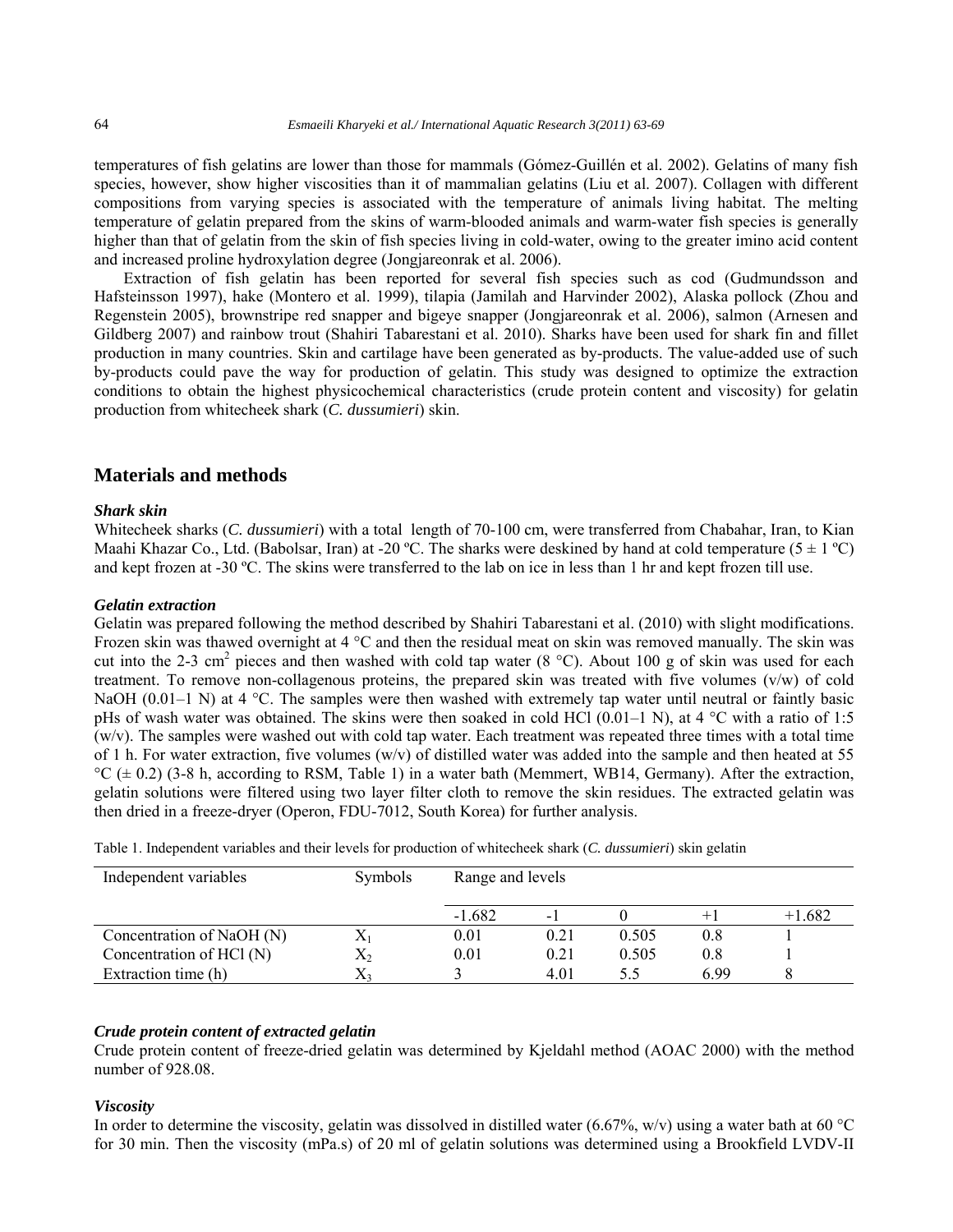viscometer (Brookfield Engineering Laboratories Ltd., Middleboro, MA) with small sample adaptor equipped with a No. 1 spindle at 90 rpm.

### *Response surface methodology (RSM)*

The optimum conditions for gelatin extraction from whitecheek shark skin were determined by response surface methodology (RSM). Optimization was done using central composite design (CCD) as statistical experimental design. CCD in the experimental design consists of  $2^3$  factorial points, six axial points ( $\alpha = \pm 1.682$ ) and four replicates of the central point (Table 1). Concentration of NaOH  $(N, X_1)$ , concentration of HCl  $(N, X_2)$  and extraction time  $(h, X_3)$  have been used as independent variables. The range and center point values of the three independent variables based on the preliminary experiments results are shown in Table 1. The crude protein content  $(\%$ , Y<sub>1</sub>) and viscosity (mPa.s, Y<sub>2</sub>) of gelatin were selected as the responses (Table 2).

# *Analysis of data*

The response surface regression (RSREG) procedure of the Statistical Analysis System software (Version 9.1, SAS Institute Inc., USA) was used to fit the following quadratic polynomial equation:

$$
\sum_{Y=\mathcal{B}_0+\stackrel{i=1}{\mapsto}\mathcal{B}_iX_i+\stackrel{j=1}{\mapsto}\mathcal{B}_{ii}X_i^2+\stackrel{j=1}{\mapsto}\sum_{j=i+1}^3\mathcal{B}_{ij}X_iX_j}
$$

Where Y is the estimated response (crude protein content, and viscosity),  $B_0$  is the constant,  $B_i$ ;  $B_{ii}$  and  $B_{ij}$  are regression coefficients, and  $X_i$ ,  $X_i$  are levels of the independent variables. After the multi factor analysis of variance and the second order model prediction determinations, the optimal extraction condition was calculated by desirability function of MINITAB statistical software (Version 14; Minitab Inc., State College, PA, USA). The response surface plots were developed using MATLAB software (Version 6.5, The Math Works Inc., Natick, Mass, USA).

| Run no.                              |                                                            | Coded levels of variable                                    |                                    |         | Response |  |  |
|--------------------------------------|------------------------------------------------------------|-------------------------------------------------------------|------------------------------------|---------|----------|--|--|
|                                      | $X_1$                                                      | $X_2$                                                       | $X_3$                              | Y,      | $Y_2$    |  |  |
|                                      |                                                            |                                                             |                                    | 87.0973 | 2.13     |  |  |
| 2                                    |                                                            |                                                             | $-1$                               | 88.5551 | 1.77     |  |  |
| 3                                    |                                                            | $-1$                                                        |                                    | 92.3922 | 6.57     |  |  |
| 4                                    |                                                            | $-1$                                                        | $-1$                               | 94.3037 | 5.71     |  |  |
| 5                                    | $-1$                                                       |                                                             |                                    | 90.0994 | 6.88     |  |  |
| 6                                    | $-1$                                                       | 1                                                           | $-1$                               | 87.4741 | 5.82     |  |  |
|                                      | $-1$                                                       | $-1$                                                        |                                    | 89.0184 | 7.39     |  |  |
| 8                                    | $-1$                                                       | $-1$                                                        | $-1$                               | 85.3292 | 7.27     |  |  |
| 9                                    | 0                                                          | $\boldsymbol{0}$                                            | 1.682                              | 90.0110 | 3.49     |  |  |
| 10                                   | 0                                                          | $\boldsymbol{0}$                                            | $-1.682$                           | 91.9696 | 3.73     |  |  |
| 11                                   | 0                                                          | 1.682                                                       | $\boldsymbol{0}$                   | 87.3368 | 4.65     |  |  |
| 12                                   | 0                                                          | $-1.682$                                                    | $\mathbf{0}$                       | 91.5407 | 10.90    |  |  |
| 13                                   | 1.682                                                      | $\boldsymbol{0}$                                            | 0                                  | 87.7143 | 2.37     |  |  |
| 14                                   | $-1.682$                                                   | $\boldsymbol{0}$                                            | $\boldsymbol{0}$                   | 90.8373 | 6.16     |  |  |
| 15                                   | $\Omega$                                                   | $\theta$                                                    | $\boldsymbol{0}$                   | 93.0851 | 3.25     |  |  |
| 16                                   |                                                            | $\theta$                                                    | $\theta$                           | 92.9862 | 6.72     |  |  |
| 17                                   |                                                            | 0                                                           | $\boldsymbol{0}$                   | 92.0728 | 4.71     |  |  |
| 18<br>$\mathcal{F}$ $(\mathcal{C}$ 1 | 0<br>$0 \wedge \overline{X}$ $\overline{Y}$ $\overline{X}$ | $\boldsymbol{0}$<br>$\mathbf{n} \rightarrow \mathbf{v}$ (c) | $\boldsymbol{0}$<br>$C2 + C1 + C2$ | 93.7152 | 4.80     |  |  |

Table 2. Central composite design and responses of dependent variables for gelatin extraction from whitecheek shark (*C. dussumieri*) skin to independent variables

 $Y_1$  (Crude protein content, %),  $Y_2$  (Viscosity mPa.s),  $X_1$  (Concentration of NaOH, N),

 $X_2$  (Concentration of HCl, N),  $X_3$  (Extraction time, h).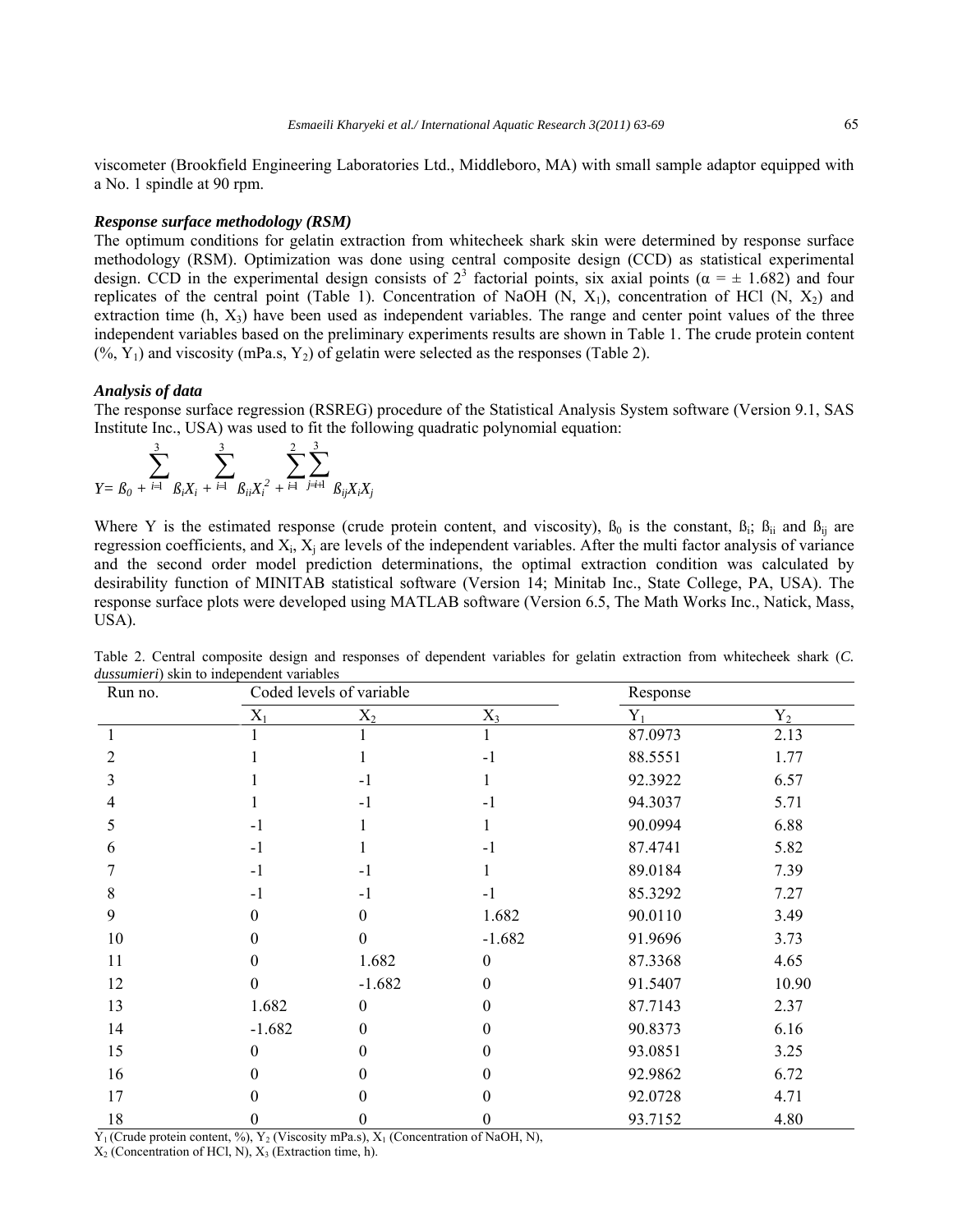# **Results and discussion**

# **Optimization of gelatin extraction**

# *Development of response surface model*

Experimental results of the central composite design are shown in Table 2. The RSREG procedure for SAS software was used to fit the quadratic polynomial equation to the experimental data. All the coefficients of linear  $(X_1, X_2, X_3)$ , quadratic  $(X_1X_1, X_2X_2, X_3X_3)$ , and interaction were calculated for significant differences using *t*-test. The estimated coefficients of all models are presented in Table 3. To develop the fitted response surface model equations (Table 4), all insignificant terms ( $P > 0.05$ ) have been eliminated. The values of  $R^2$  suggest that the quadratic models can explain variabilities in the observed data. Thus, the analysis of variance showed that predicted response surface models were statistically significant  $(P < 0.05)$ .

#### *Analysis of variance*

The analysis of variance (ANOVA) was used to evaluate the significance of the quadratic polynomial model equation. Analysis of variance for the quadratic polynomial models is presented in Table 5. The results showed that the linear term for dependent variable of  $Y_1$  and cross product term for dependent variable of  $Y_2$  were not significant, ( $P > 0.05$ ). Whereas, quadratic terms ( $X_1^2$ ,  $X_2^2$ ,  $X_3^2$ ) and total regression models were significant for all dependant variables ( $P < 0.05$ ).

| Term      | $Y_1$                     | SE <sub>1</sub> | $Y_2$                     | SE <sub>2</sub> |  |
|-----------|---------------------------|-----------------|---------------------------|-----------------|--|
| Intercept | 92.986096 <sup>S</sup>    | 0.827           | 4.859788 $S$              | 0.837           |  |
| $X_1$     | 0.379682 <sup>NS</sup>    | 0.448           | $-1.285999$ <sup>S</sup>  | 0.453           |  |
| $X_2$     | $-1.090533$ <sup>S</sup>  | 0.448           | $-1.527322$ <sup>S</sup>  | 0.453           |  |
| $X_3$     | $-0.025300NS$             | 0.448           | $0.146341^{N_S}$          | 0.435           |  |
| $X_{11}$  | $-1.399508S$              | 0.466           | $-0.169994$ <sup>NS</sup> | 0.472           |  |
| $X_{22}$  | $-1.341782$ <sup>S</sup>  | 0.466           | 1.073629 <sup>8</sup>     | 0.472           |  |
| $X_{33}$  | $-0.792046$ <sup>NS</sup> | 0.466           | $-0.402066$ <sup>NS</sup> | 0.472           |  |
| $X_{21}$  | $-1.783684$ <sup>S</sup>  | 0.586           | $-0.802500$ <sup>NS</sup> | 0.592           |  |
| $X_{31}$  | $-1.210466$ <sup>NS</sup> | 0.586           | $0.005000$ <sup>NS</sup>  | 0.592           |  |
| $X_{32}$  | $-0.076271$ <sup>NS</sup> | 0.586           | $0.055000$ <sup>NS</sup>  | 0.592           |  |
|           |                           |                 |                           |                 |  |

Table 3. Regression coefficients for the response surface models in terms of coded units

Significant:  $P < 0.05$ , non-significant:  $P > 0.05$ .

 $Y_1$  (Crude protein content, %), Y<sub>2</sub> (Viscosity, mPa.s), SE<sub>1</sub> (Standard Error of Y<sub>1</sub>), SE<sub>2</sub> (Standard Error of Y<sub>2</sub>), X<sub>1</sub> (concentration of NaOH, N), X<sub>2</sub> (Concentration of HCl, N),  $X_3$  (Extraction time, h).

Table 4. Response surface models for processing conditions of gelatin from whitecheek shark (*C. dussumieri*) skin

| Response | Quadratic polynomial model                                                                                                                            | $\mathbf{R}^2$ | P-value |
|----------|-------------------------------------------------------------------------------------------------------------------------------------------------------|----------------|---------|
| $Y_1$    | Y = 92.986096-1.090533X <sub>2</sub> -1.399508X <sub>1</sub> <sup>2</sup> -1.341782X <sub>2</sub> <sup>2</sup> -1.783684X <sub>1</sub> X <sub>2</sub> | 0.8138         | 0.0346  |
| $Y_{2}$  | $Y = 4.859788 - 1.285999X_1 - 1.527322X_2 + 1.073629X_2^2$                                                                                            | 0.9074         | 0.0028  |

 $Y_1$  (Crude protein content, %),  $Y_2$  (Viscosity, mPa.s),  $X_1$  (Concentration of NaOH, N),

 $X_2$  (Concentration of HCl, N),  $X_3$  (Extraction time, h).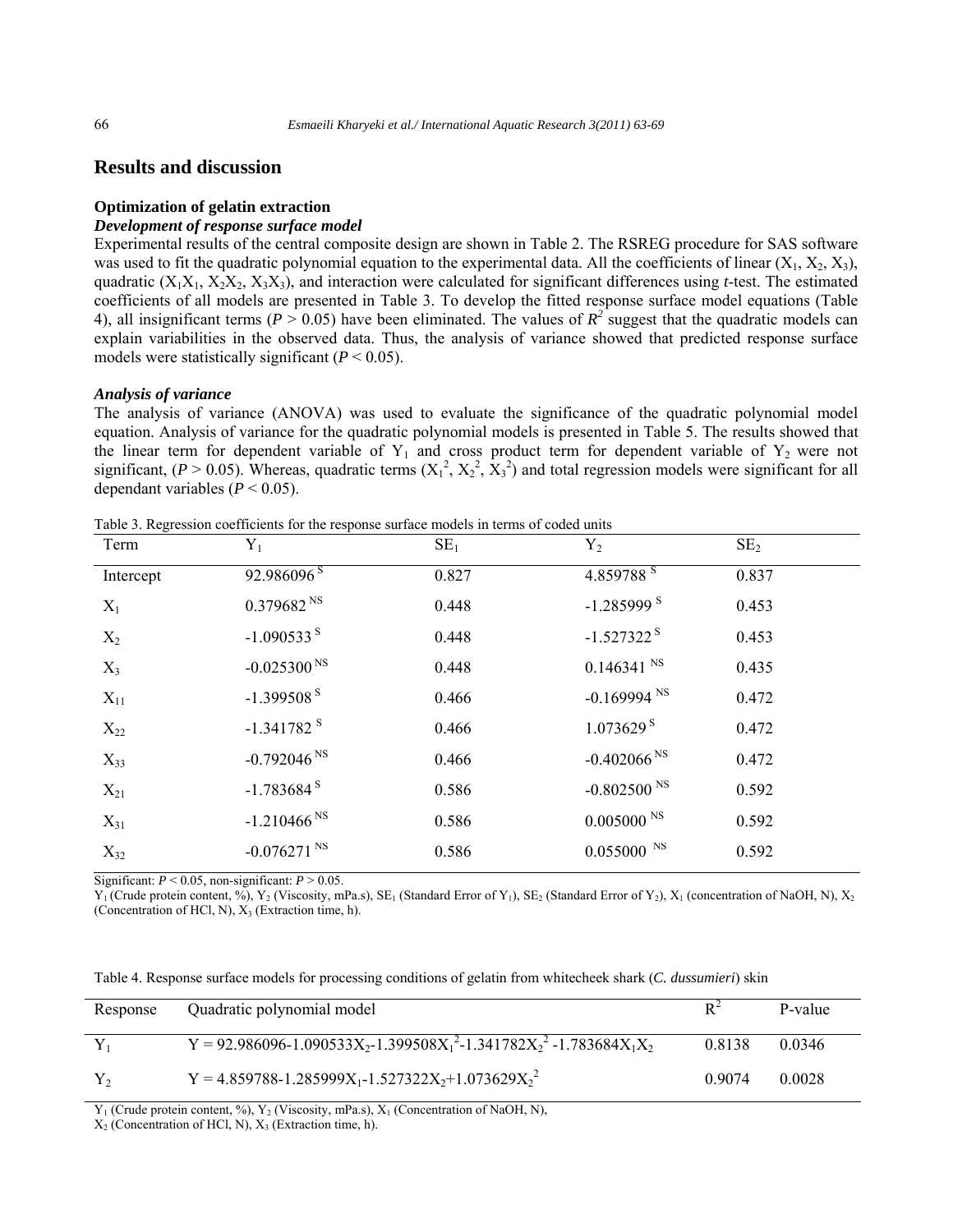| Sources |           | Regression | Linear        | Square    | Interaction | Lack-of-fit | Pure error | Total error |
|---------|-----------|------------|---------------|-----------|-------------|-------------|------------|-------------|
| DF      |           | 9          | 3             | 3         | 3           | 5           | 3          | 8           |
| $Y_1$   | <b>SS</b> | 96.050530  | 18.20298      | 40.626960 | 37.220589   | 20.605871   | 1.373783   | 21.979654   |
|         | <b>PV</b> | 0.0346     | 0.1647        | 0.0317    | 0.0392      | 0.0501      |            |             |
| $Y_2$   | <b>SS</b> | 80.674446  | 54.68728<br>3 | 20.810713 | 5.176450    | 2.154954    | 6.077400   | 8.232354    |
|         | <b>PV</b> | 0.0028     | 0.0007        | 0.0140    | 0.2483      | 0.9356      |            |             |

Table 5. Analysis of variance (ANOVA) for the response surface model

 $\overline{Y}_1$  (Crude protein content, %),  $Y_2$  (Viscosity, mPa.s),  $X_1$  (Concentration of NaOH, N),  $X_2$  (Concentration of HCl, N),  $X_3$  (Extraction time, h), DF (Degree of Freedom), SS (Sum of Square), PV (P-Value).



Fig. 1. Predicted values of multiple response optimal conditions

### *Multiple response optimization*

According to preliminary study, three factors including concentration of NaOH  $(X_1)$ , concentration of HCl  $(X_2)$ , and extraction time  $(X_3)$ , were identified as important variables that had significant effects on different characteristics of gelatin extracted from whitecheek shark skin. To optimize two dependant variables ( $Y_1$  and  $Y_2$ ) simultaneously, desirability function of MINITAB statistical software were defined as following conditions; goal (maximize), target  $(Y_1 = 94.303$  and  $Y_2 = 10.90$ ). Coded values of the independent variables were concentration of NaOH, X1 = 1.4152; concentration of HCl,  $X_2 = -1.682$  and extraction time,  $X_3 = -0.0325$  (Fig. 1). Actual values of independent variables against coded values were  $X_1 = 0.92$  (N),  $X_2 = 0.01$  (N),  $X_3 = 5.45$  (h), respectively. The predicted values of multiple response optimal conditions were  $Y_1 = 93.062$ ,  $Y_2 = 10.208$  with 0.89 of the value of desirability function.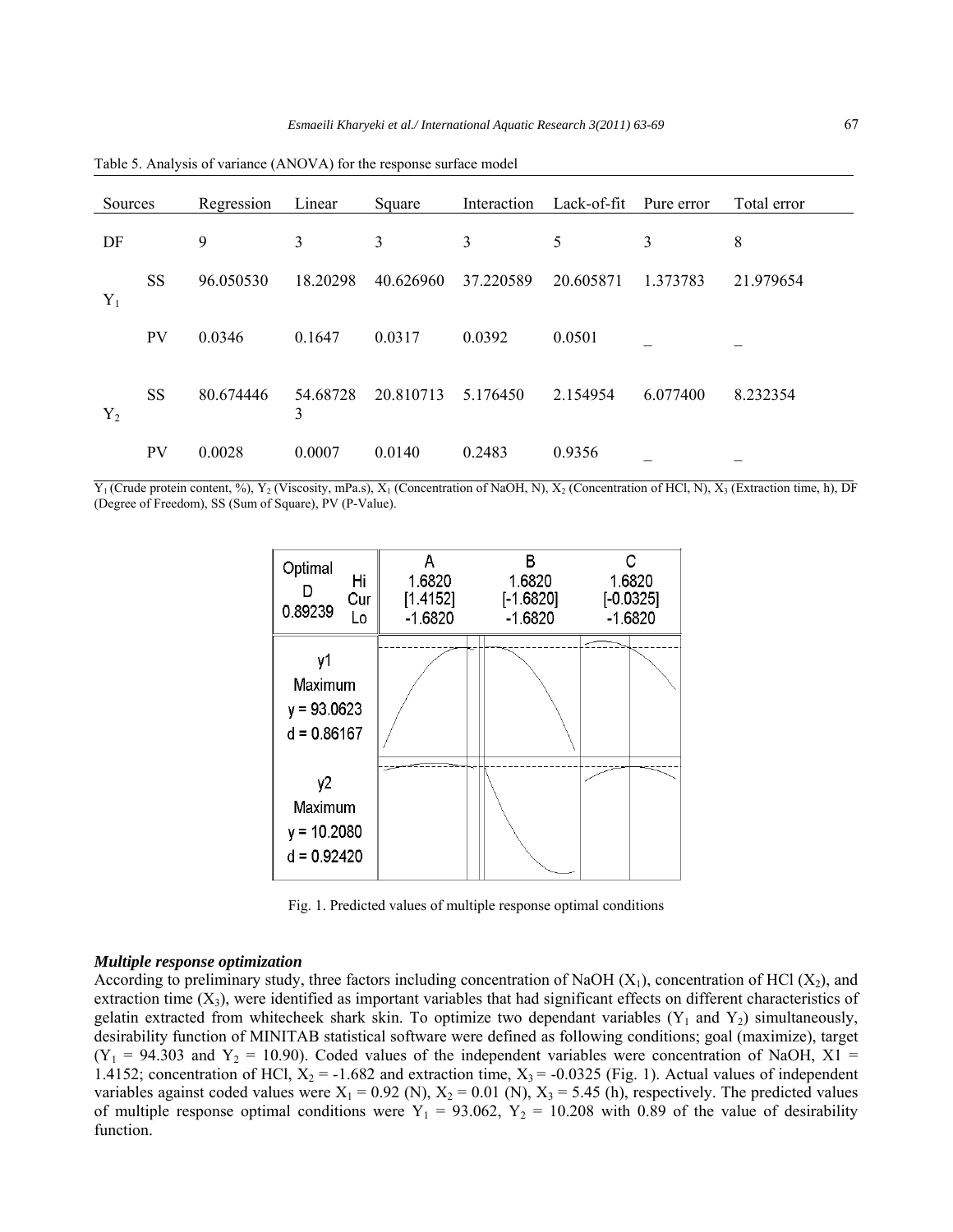

Fig. 2. The response surface plot (a and b) of crude protein content of whitecheek shark skin gelatin



Fig. 3. The response surface plot (a and b) of viscosity of whitecheek shark skin gelatin

#### **Effect of extraction conditions on gelatin properties**

## *Crude protein content of gelatin*

The essential constituent of gelatin is protein. The protein content of commercial gelatin is ranged between 85 and 92%, the remainder being mineral salts and any moisture still left after drying (Schrieber and Gareis 2007). The crude protein content of gelatin powder in this study was ranged between 85.32-94.30%, that is similar to protein content of commercial gelatins. The multiple regression model that developed to predict protein content of whitecheek shark skin gelatin, indicates the adequacy of the selected model to explain the variations in crude protein content ( $R^2 = 0.8138$ ). The significant variables affecting protein content were the linear and quadratic terms of HCl concentration and quadratic term of NaOH concentration (Table 4). Significant interactions were found between concentrations of NaOH and HCl (*P* < 0.05). The independent variable of time had no significant effect on protein content of extracted gelatin ( $P > 0.05$ ). The response surface plot (Fig. 2) shows that protein content of extracted